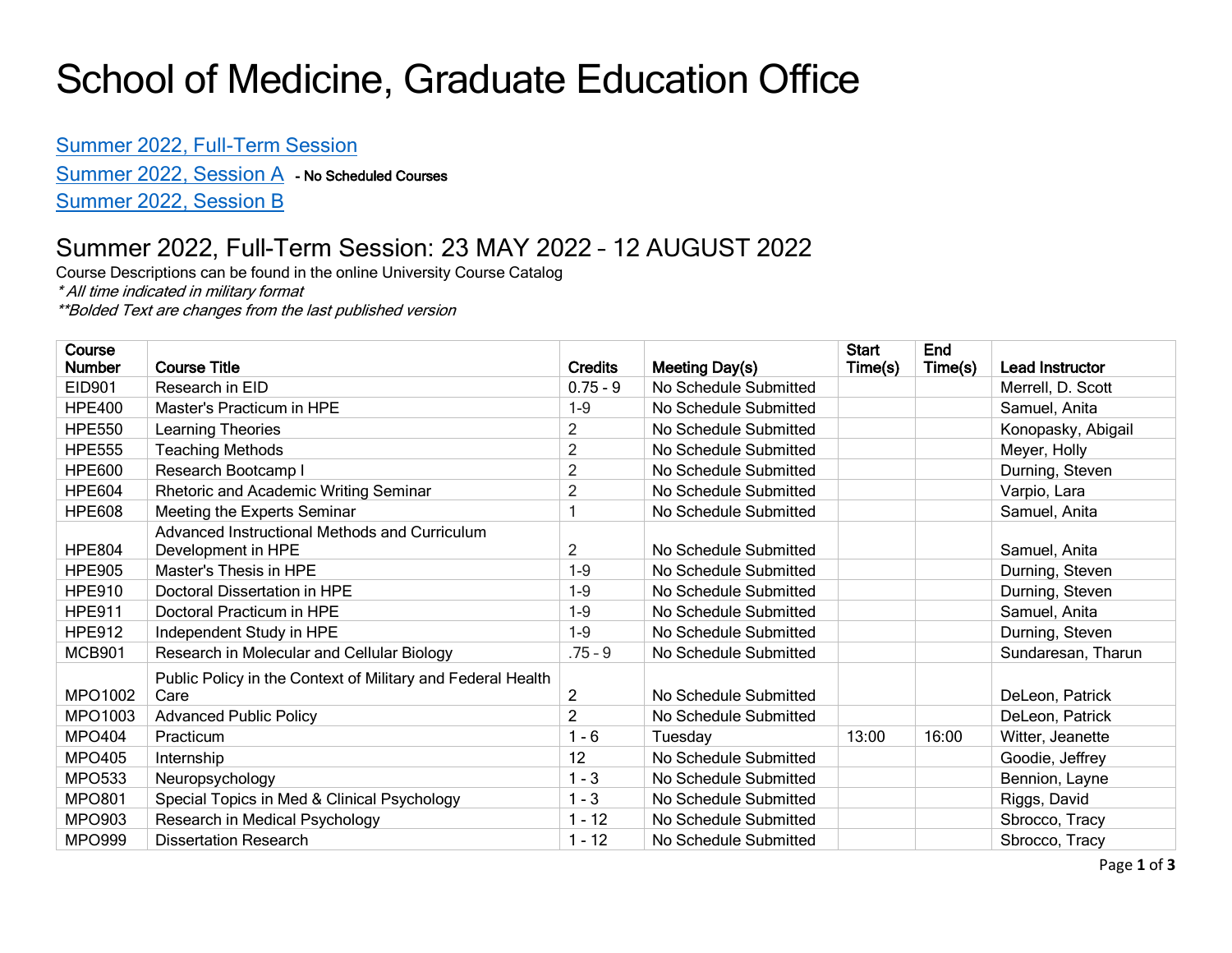| <b>NSO901</b>  | <b>Neuroscience Dissertation Research</b>                                 | $0.75 - 9$   | No Schedule Submitted    |       |       | Byrnes, Kimberly        |
|----------------|---------------------------------------------------------------------------|--------------|--------------------------|-------|-------|-------------------------|
| <b>NSO904</b>  | <b>Grant Writing for Graduate Students</b>                                | 2.25         | Tuesday                  | 13:00 | 16:00 | Byrnes, Kimberly        |
| <b>PMO1005</b> | <b>Strategic Planning And Marketing For Health Care</b><br><b>Systems</b> | 2.25         | <b>Tuesday, Thursday</b> | 13:00 | 15:00 | <b>Richard, Patrick</b> |
| <b>PMO1008</b> | Independent Study In GIS                                                  | $.75 - 9$    | No Schedule Submitted    |       |       | Long, Lewis             |
| <b>PMO1015</b> | <b>MHAP Residency</b>                                                     | $4.5 - 9$    | No Schedule Submitted    |       |       | Ellis, Danny            |
| PMO1035        | <b>MHAP Program Capstone</b>                                              | 1.5          | No Schedule Submitted    |       |       | Goodrich, Tyson         |
| <b>PMO553</b>  | <b>Industrial Hygiene Field Studies</b>                                   | 0.75         | Wednesday                | 08:00 | 16:00 | <b>Stubner, Alex</b>    |
| <b>PMO563</b>  | <b>Tropical Medicine Practicum</b>                                        | $.75 - 9$    | No Schedule Submitted    |       |       | Garges, Eric            |
| <b>PMO670</b>  | <b>Public Health Practicum</b>                                            | $0.75 - 4.5$ | No Schedule Submitted    |       |       | Singer, Darrell         |
| <b>PMO674</b>  | Mph Independent Project                                                   | 2.25         | No Schedule Submitted    |       |       | Singer, Darrell         |
| <b>PMO683</b>  | <b>Critical Reading Seminar</b>                                           | 1.5          | Monday                   | 13:00 | 15:00 | Andrews, Mary           |
| <b>PMO691</b>  | <b>Teaching Practicum</b>                                                 | 4.5          | No Schedule Submitted    |       |       | Koehlmoos, Tracey       |
| <b>PMO701</b>  | <b>Advanced Biometrics Tutorial</b>                                       | $.75 - 9$    | No Schedule Submitted    |       |       | Scher, Ann              |
| <b>PMO760</b>  | <b>Tropical Medicine Research Tutorial</b>                                | $.75 - 9$    | No Schedule Submitted    |       |       | Garges, Eric            |
| <b>PMO763</b>  | Tutorial in Vector Biology & Parasitology                                 | $.75 - 9$    | No Schedule Submitted    |       |       | Long, Lewis             |
| <b>PMO764</b>  | <b>Tutorial In Aquatic Biology</b>                                        | 4            | No Schedule Submitted    |       |       | Long, Lewis             |
| <b>PMO811</b>  | Independent Study In Public Health                                        | $.75 - 9$    | No Schedule Submitted    |       |       | Scher, Ann              |
| <b>PMO911</b>  | Directed Research In Epidemiology                                         | $.75 - 9$    | No Schedule Submitted    |       |       | Scher, Ann              |
| <b>PMO926</b>  | <b>Health Services Administration Directed Research</b>                   | $.75 - 9$    | No Schedule Submitted    |       |       | Richard, Patrick        |
| <b>PMO940</b>  | Environmental/Occupational Health Directed Studies                        | $.75 - 9$    | No Schedule Submitted    |       |       | Stevens, Michael        |
| <b>PMO941</b>  | Environmental/Occupational Health Directed Research                       | $.75 - 9$    | No Schedule Submitted    |       |       | Stevens, Michael        |
| <b>PMO942</b>  | Environmental/Occupational Health Directed Rotations                      | $.75 - 9$    | No Schedule Submitted    |       |       | Stevens, Michael        |
| <b>PMO963</b>  | <b>Directed Field Research</b>                                            | $.75 - 9$    | No Schedule Submitted    |       |       | Stevens, Michael        |
| <b>PMO964</b>  | Research in Vector Biology and/or Parasitology                            | $4.5 - 9$    | No Schedule Submitted    |       |       | Long, Lewis             |
| <b>PMO970</b>  | Directed Studies in Preventive Medicine                                   | $.75 - 9$    | No Schedule Submitted    |       |       | Olsen, Cara             |
| <b>PMO992</b>  | <b>Travel Clinic Practicum</b>                                            | 0.75         | No Schedule Submitted    |       |       | Garges, Eric            |
| <b>PMO998</b>  | <b>Foundations of Leadership</b>                                          | 0.75         | Friday                   | 09:00 | 12:00 | Robb, Douglas           |

#### Summer 2022, Full-Term Session: Cancelled Courses

<span id="page-1-0"></span>HPE612 | Scholarly Innovation I

### Summer 2022, Session A: 23 MAY 2022 – 13 JUNE 2022

This academic session is intended for PMB Master's students graduating in June 2022 only. Course Descriptions can be found in the online University Course Catalog \* All time indicated in military format

#### There are no scheduled courses for this academic session.